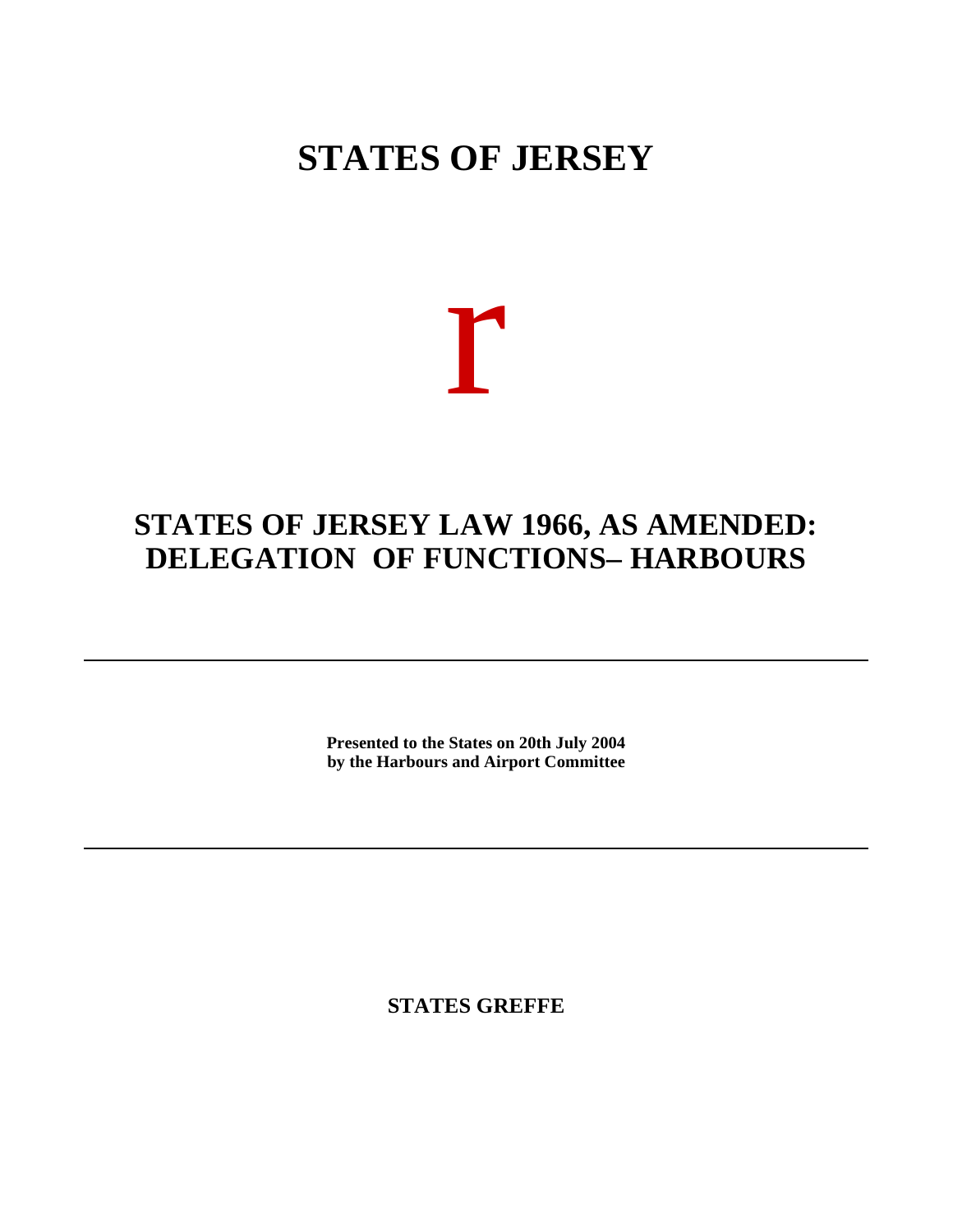### **REPORT**

On 8th July 2004, the Harbours and Airport Committee made an Act delegating certain of its functions under the Harbours (Jersey) Regulations 1962, as amended, the Boats and Surf-Riding (Control) (Jersey) Regulations 1969, as amended, the Shipping (Fishing Vessels – Safety Training) (Jersey) Order 2004 and the Shipping (Tonnage) (Jersey) Regulations 2004.

The terms of the delegation were recorded in an Act of the Committee as follows –

"A5. The Committee, with reference to its Act No. A2 of 10th March 2004, received and considered a report dated 18th June 2004, prepared by the Strategic Development Co-ordinator in connexion with the delegation of functions to the Assistant Harbourmasters.

The Committee recalled that at its Meeting of 10th March 2004, it had noted the duties of the Assistant Harbourmasters and the extent to which they were able to act with the authority of the Harbourmaster when deputising for him. **The Law Officers Department had advised that the functions specifically delegated by the Committee to the Harbourmaster were for him personally and did not extend automatically to his Assistant Harbourmasters, so any extension of delegation to these officers needed to be specified.**

**The Committee agreed that in light of the replacement of the Fishing Vessels (Safety Training) Regulations 2001, the reference in the original delegation of functions should to be amended to refer to the Shipping (Fishing Vessels – Safety Training) (Jersey) Order 2004. Furthermore, the Committee decided to also delegate its authority to the Registrar of Shipping in respect of the Shipping (Tonnage) (Jersey) Regulations 2004.**

**The Committee, having endorsed the foregoing, agreed to present the revised delegated functions to the States as a Rapport et Correspondence and requested the Greffier of the States to make the necessary arrangements."**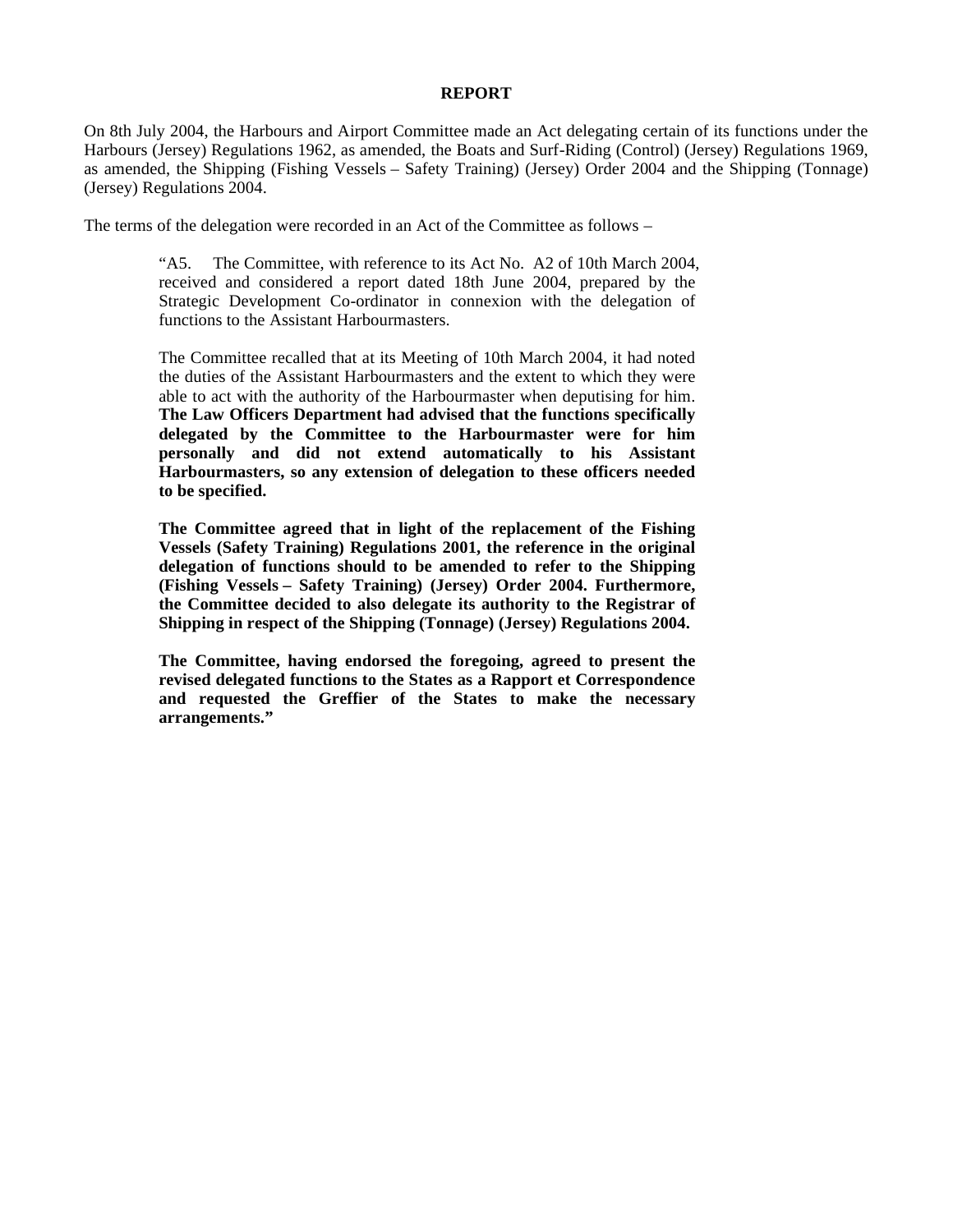### **REVISED DELEGATED FUNCTIONS**

- **Legislation:** Harbours (Jersey) Regulations 1962, as amended, Part I (Powers of the Committee).
- **Delegate:** Harbour Master/Deputy Harbour Master.
- **Function:** To restrict access to harbours (Regulation 1), removal of unserviceable vessels and other obstructions (Regulation 1A), circulation and parking of vehicles (Regulation 2) and posting of notices (Regulation 3).
- **Scope of delegation:** Any action taken by the Harbour Master/Deputy Harbour Master must conform with Shipping legislation and conventions in force in Jersey and with any codes of practice approved by the Committee.
- **Legislation:** Harbours (Jersey) Regulations 1962, as amended, Part III (Duties of Master and Owner).
- **Delegate:** Harbour Master/Deputy Harbour Master.
- **Function:** Action to be taken under Regulation 5 following failure of a master to carry out directions of the Harbour Master/Deputy Harbour Master requiring movement of a vessel.
- **Scope of delegation:** To conform to agreed Committee policies and codes of practice.
- **Legislation:** Harbours (Jersey) Regulations 1962, as amended, Part IV (Provisions governing ships bringing petroleum spirit into a harbour) and Part IVA (Provisions governing the conveyance, loading and unloading of explosives).
- **Delegate:** Harbour Master/Deputy Harbour Master.
- **Function:** To authorise an officer to discharge the functions of inspection to ascertain whether the requirements of Parts IV (Regulation 21) and IVA (Regulation 23I) of the Regulations are being carried out.
- **Scope of delegation:** Any professional fees required, or provision of facilities, to be within annual budget or agreed contingency budget.
- **Legislation:** Harbours (Jersey) Regulations 1962, as amended, Part VI (General).
- **Delegate:** Harbour Master/Deputy Harbour Master.
- Function: Functions under Regulation 26 (Damage by vessels in harbour) with respect to persons answerable for any damage, and persons liable to make good any such damage, including power to detain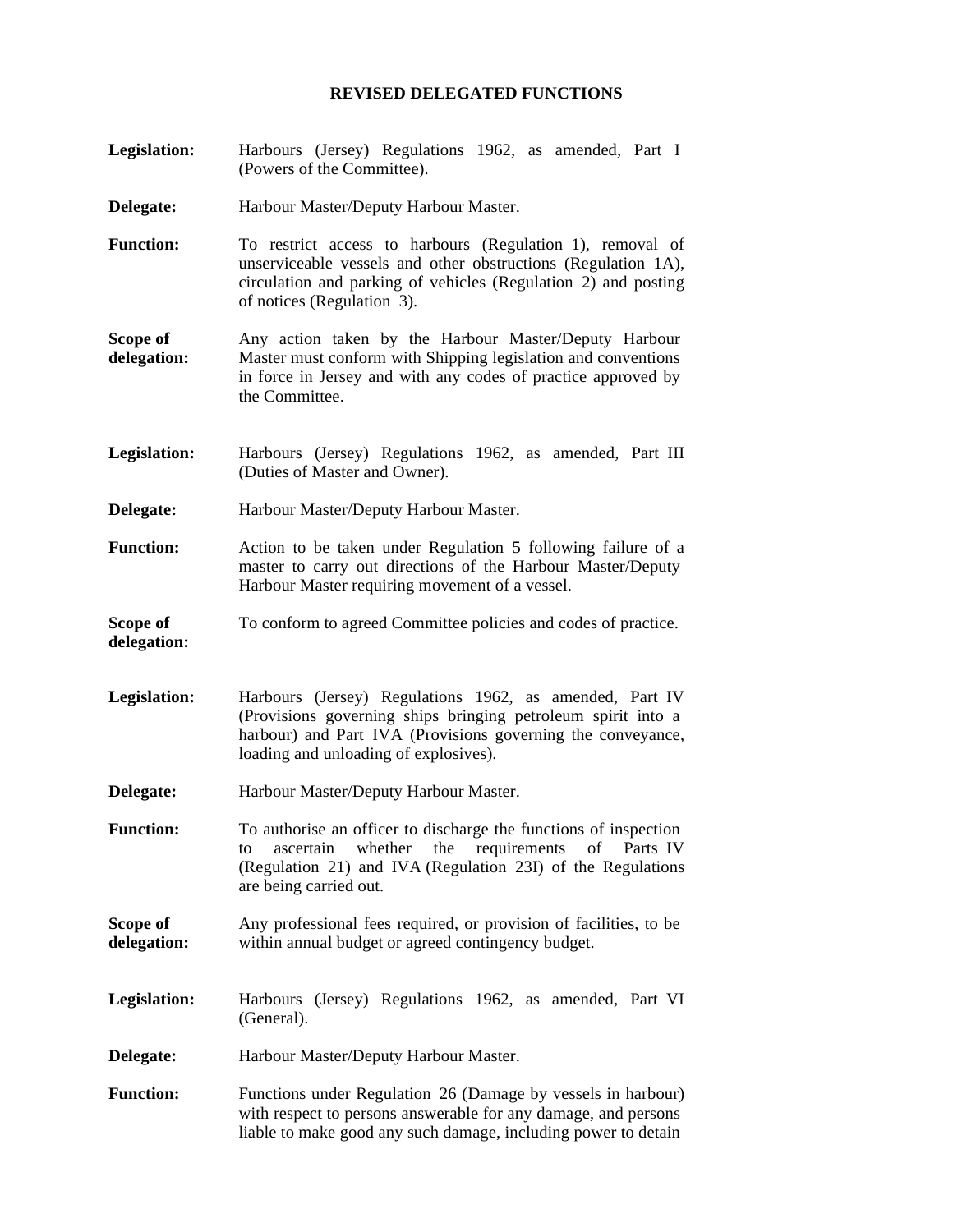|                         | a vessel and obtain security for the amount of damage done.                                                                                                                                                                                                                                                                      |
|-------------------------|----------------------------------------------------------------------------------------------------------------------------------------------------------------------------------------------------------------------------------------------------------------------------------------------------------------------------------|
| Scope of<br>delegation: | Valuation of cost to make good damage to be based on<br>independent professional report.                                                                                                                                                                                                                                         |
| Legislation:            | Harbours (Jersey) Regulations 1962, as amended, Part VI<br>(General).                                                                                                                                                                                                                                                            |
| Delegate:               | Harbour Master/Deputy Harbour Master.                                                                                                                                                                                                                                                                                            |
| <b>Function:</b>        | Giving permission under Regulation 29 for any of the<br>following – fixing notices; use of vessels as houseboats; use of<br>firearms; public address or performance; soliciting or collecting;<br>lighting fireworks.                                                                                                            |
| Scope of<br>delegation: | Any permission given to fall within the scope of any policies or<br>codes of practice approved by the Committee and not to exceed<br>a period of one year.                                                                                                                                                                       |
| Legislation:            | Harbours (Jersey) Regulations 1962, as amended, Part VI<br>(General).                                                                                                                                                                                                                                                            |
| Delegate:               | Commercial Director.                                                                                                                                                                                                                                                                                                             |
| <b>Function:</b>        | Permission to engage in any trade or business activity under<br>Regulation $29(1)(e)$ and the setting of any terms and conditions<br>under Regulation 29(2).                                                                                                                                                                     |
| Scope of<br>delegation: | Any permission given or withdrawal of such permission to fall<br>within the scope of any policies or codes of practice approved<br>by the Committee and the permission not to exceed a period of<br>one year.                                                                                                                    |
| Legislation:            | Shipping (Fishing Vessels – Safety Training) (Jersey) Order<br>2004.                                                                                                                                                                                                                                                             |
| Delegate:               | Harbour Master/Deputy Harbour Master.                                                                                                                                                                                                                                                                                            |
| <b>Function:</b>        | To grant exemptions from the requirement for safety training.                                                                                                                                                                                                                                                                    |
| Scope of<br>delegation: | Exemption may apply to fishermen operating vessels under<br>6 metres in length and where they have attended the approved<br>alternative training. Temporary exemptions for those who have<br>not attended any approved training must be time-limited and<br>dependent on there being on-board safety and emergency<br>briefings. |
|                         | The Committee also approved the following delegated functions -                                                                                                                                                                                                                                                                  |
|                         | idations Usuboune (Issue) Descriptions 1000<br>$D_{out}$ V                                                                                                                                                                                                                                                                       |

**Legislation:** Harbours (Jersey) Regulations 1962, as amended, Part V (General).

**Delegate:** Chief Executive/Commercial Director.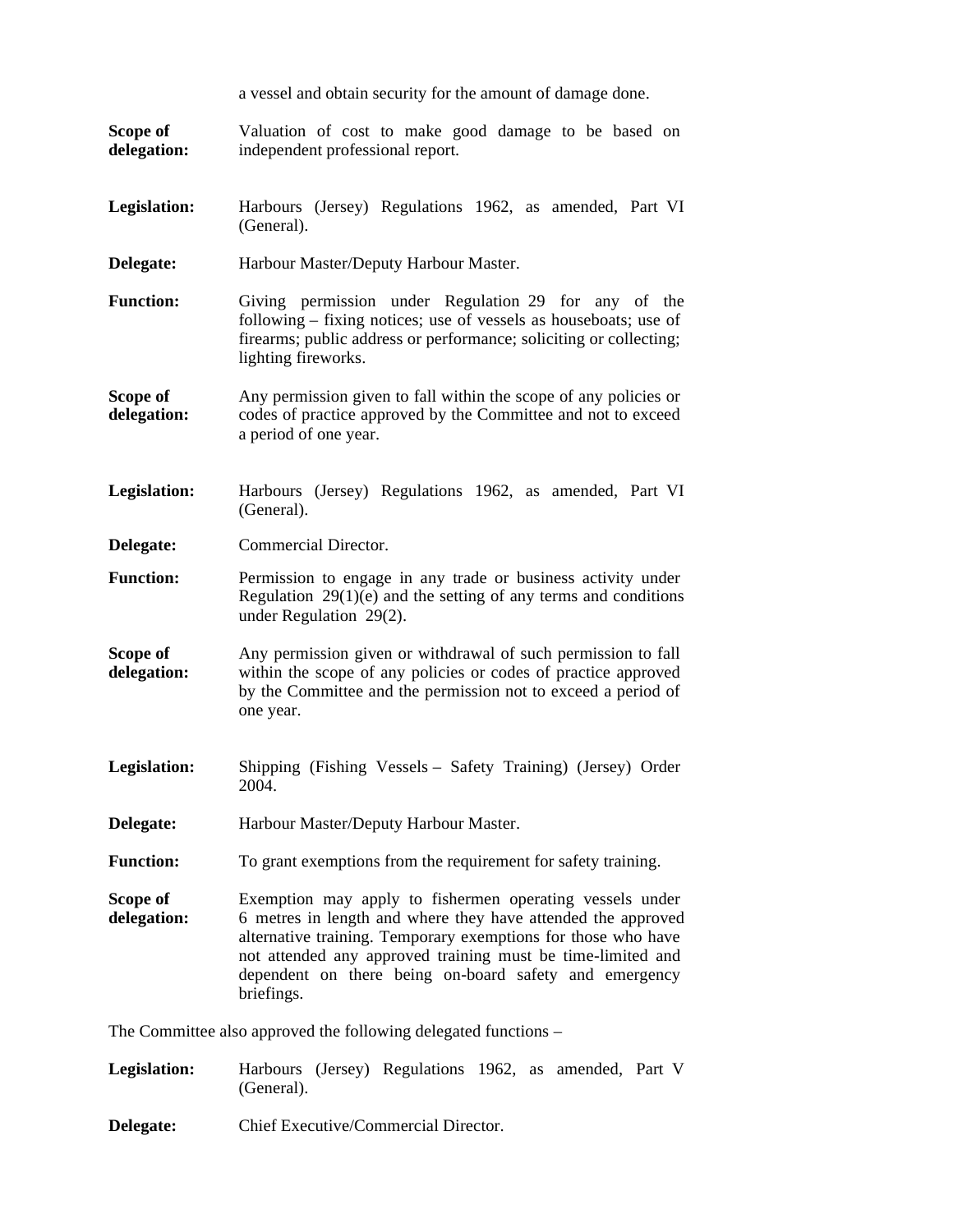| <b>Function:</b>        | To oversee the procedure for the charging for goods left on a<br>harbour under Regulation $24(2)$ and $24(2A)$ .                                                                                                                                                                                                                             |
|-------------------------|----------------------------------------------------------------------------------------------------------------------------------------------------------------------------------------------------------------------------------------------------------------------------------------------------------------------------------------------|
| Scope of<br>delegation: | Charges and any reduction in the amounts to be as stated in the<br>Regulations.                                                                                                                                                                                                                                                              |
| Legislation:            | Boats and Surf-Riding (Control) (Jersey) Regulations 1969,<br>Part I, as amended.                                                                                                                                                                                                                                                            |
| Delegate:               | Chief Executive/Commercial Director.                                                                                                                                                                                                                                                                                                         |
| <b>Function:</b>        | To oversee the registration and insurance procedures and the<br>issue of certificates, concerning surf-riding.                                                                                                                                                                                                                               |
| Scope of<br>delegation: | Any fees required to be as stated in the Regulation. The design<br>of forms, certificates and discs to be determined by the delegate.<br>Cancellation of the certificate to be within the clearly stated<br>procedures of these Regulations.                                                                                                 |
| Legislation:            | Boats and Surf-Riding (Control) (Jersey) Regulations 1969,<br>Part II, as amended.                                                                                                                                                                                                                                                           |
| Delegate:               | Chief Executive/Commercial Director.                                                                                                                                                                                                                                                                                                         |
| <b>Function:</b>        | To oversee the registration procedures and issue of certificates<br>of registration for boats.                                                                                                                                                                                                                                               |
| Scope of<br>delegation: | Any fees required to be as stated in the Regulation. The design<br>of forms and certificates to be determined by the delegate.                                                                                                                                                                                                               |
| Legislation:            | Boats and Surf-Riding (Control) (Jersey) Regulations 1969,<br>Part III, as amended.                                                                                                                                                                                                                                                          |
| Delegate:               | Chief Executive.                                                                                                                                                                                                                                                                                                                             |
| <b>Function:</b>        | For boats to ply for hire (except where operating from the<br>beach). To grant a licence (Regulations 11 and 12) and to<br>revoke, suspend or vary a licence (Regulations 13 and 13A).                                                                                                                                                       |
| Scope of<br>delegation: | Any fees required to be as stated in the Regulation. The design<br>of forms and licences to be determined by the delegate. Any<br>revocation, suspension or variation of the licence to be within<br>the clearly stated procedures of these Regulations and with due<br>regard to the advice of the Harbour Master/Deputy Harbour<br>Master. |
| Legislation:            | Boats and Surf-Riding (Control) (Jersey) Regulations 1969,<br>Part IV, as amended.                                                                                                                                                                                                                                                           |
| Delegate:               | Chief Executive.                                                                                                                                                                                                                                                                                                                             |